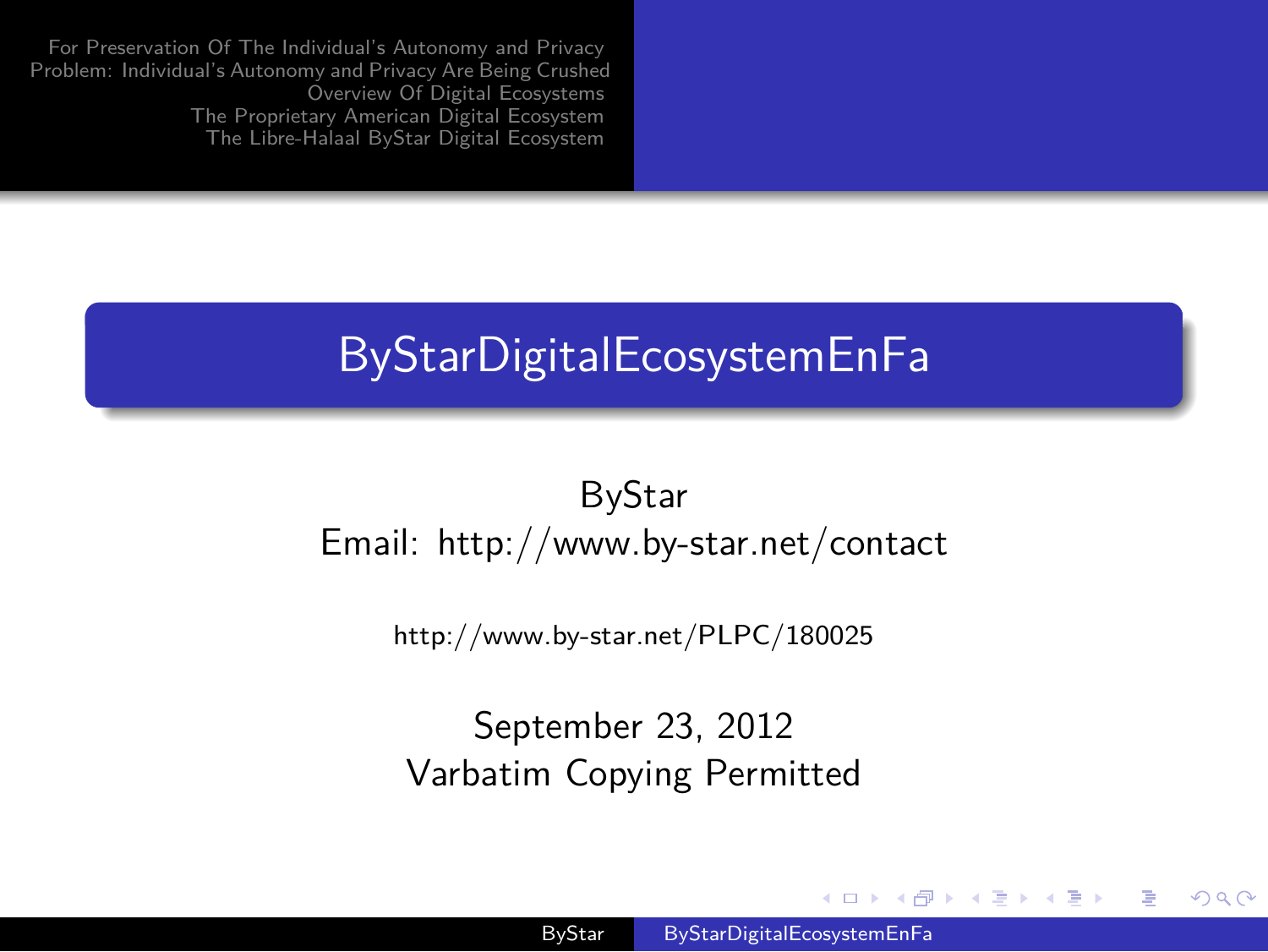## Libre Services Supporting Organizations

.

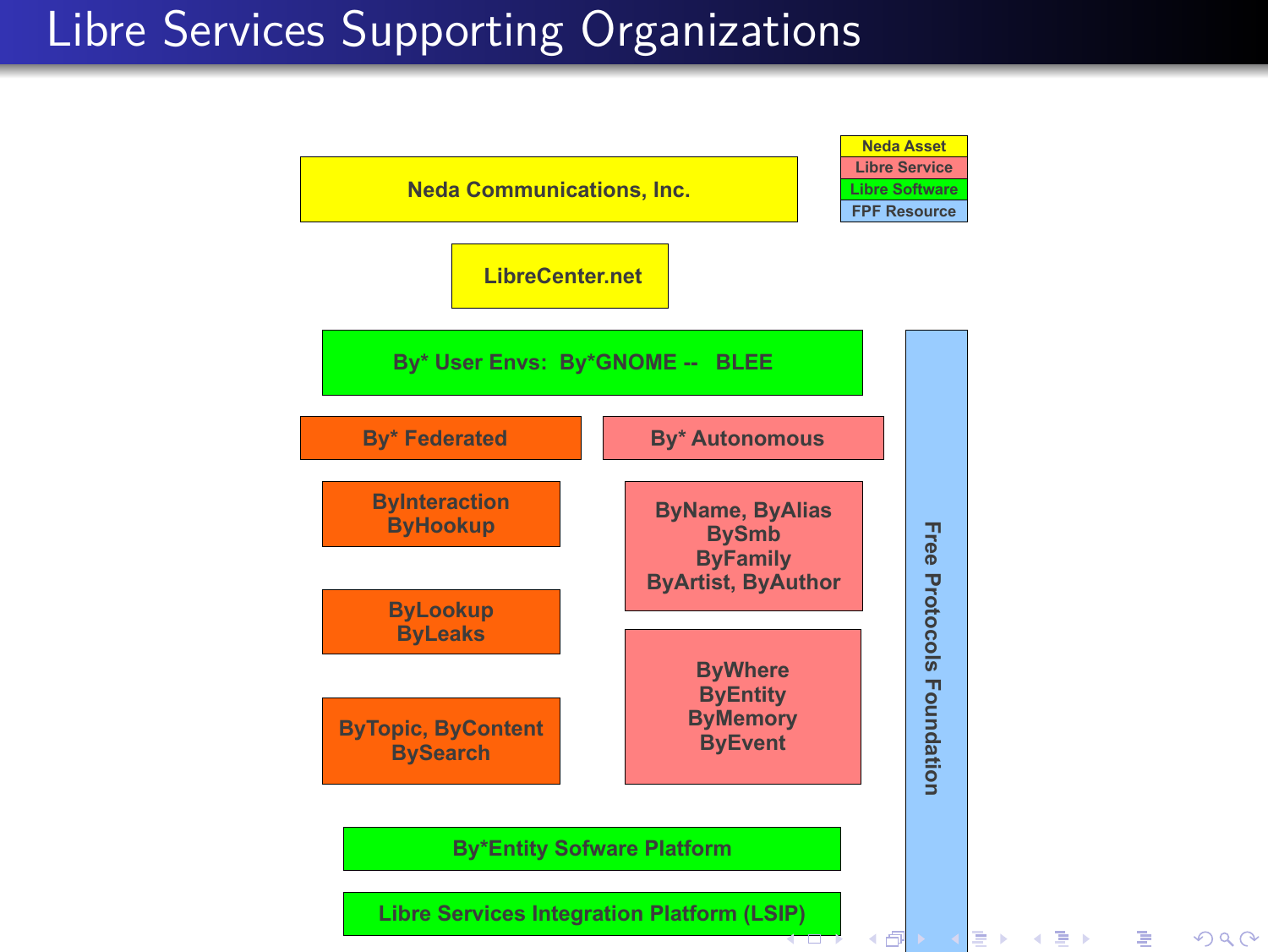## The For-Profit Non-Proprietary Quadrant For Internet **Services**

.



. . . . . .